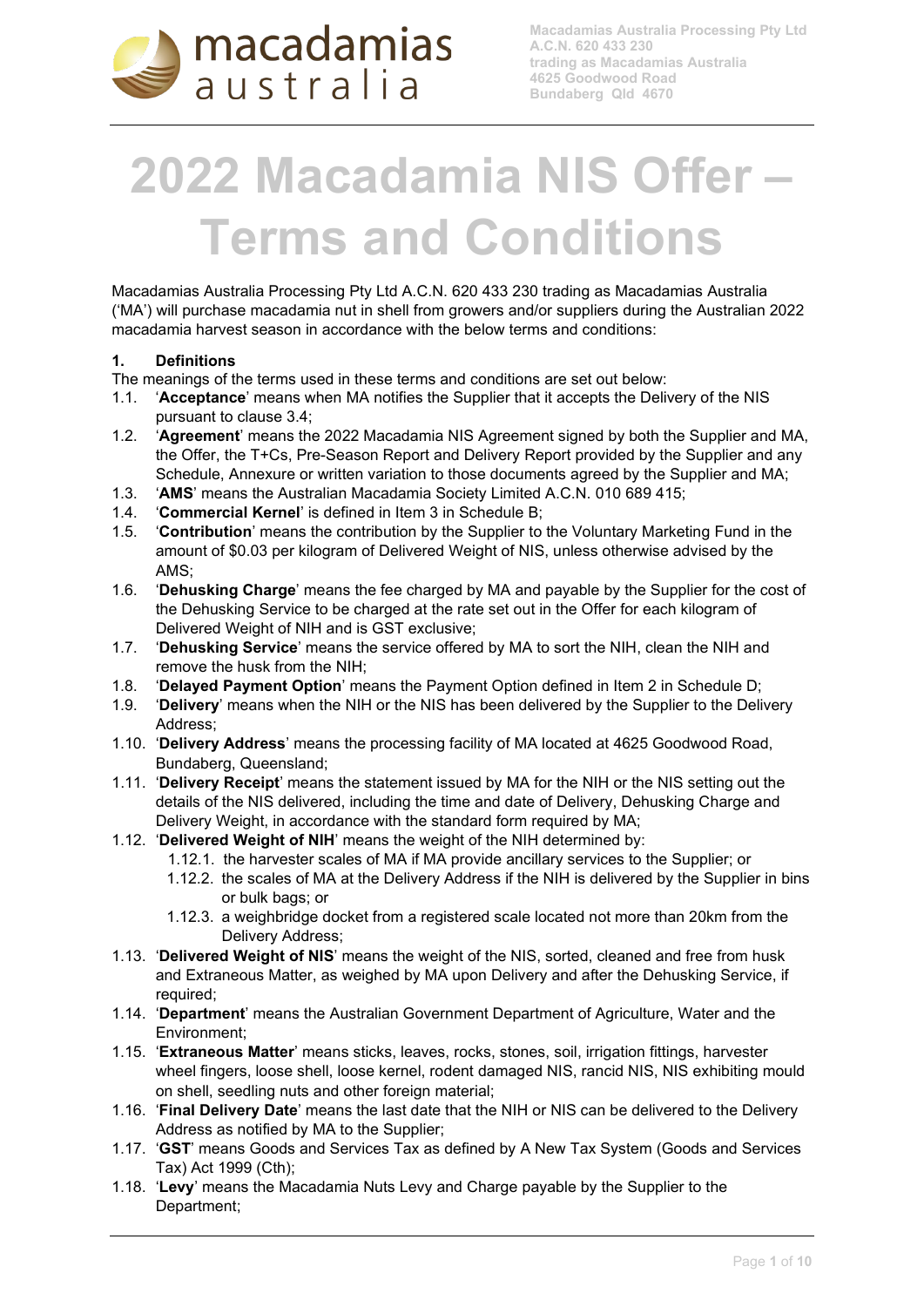

- 1.19. '**Load Payment**' means the amount to be paid by MA to the Supplier for the sale or supply of the NIS calculated pursuant to clause 7 and payable in accordance with the T+Cs;
- 1.20. '**MA**' means Macadamias Australia Processing Pty Ltd A.C.N. 620 433 230 trading as Macadamias Australia;
- 1.21. '**NIH**' means the macadamia nut in shell and in husk harvested from the Australian 2022 macadamia harvest season at field moisture content, unsorted and uncleaned delivered by the Supplier to the Delivery Address and before being processed by MA through the Dehusking Service (including sorting, cleaning and removal of husk) and free from Extraneous Matter;
- 1.22. '**NIS**' means macadamia nut in shell harvested from the Australian 2022 macadamia harvest season, sorted, cleaned and free from husk and Extraneous Matter, either by the Supplier before Delivery or by MA in accordance with the T+Cs;
- 1.23. '**Offer**' means the offer announced by MA to purchase NIS from suppliers / growers in 2022 and titled "2022 Macadamia NIS Offer";
- 1.24. '**Payment**' means a payment made in accordance with the Payment Option;
- 1.25. '**Payment Option**' means the method of payment for any payments to be paid by MA to the Supplier in accordance with the T+Cs, as nominated by the Supplier and set out in Schedule D;
- 1.26. '**Premium Kernel**' is defined in Item 4 in Schedule B;
- 1.27. '**Quality Requirements**' means the quality of the NIS as set out in Schedule A;
- 1.28. '**Quick Payment Option**' means the Payment Option defined in Item 1 in Schedule D;
- 1.29. '**Reject Kernel**' is defined in Item 2 in Schedule B;
- 1.30. '**Sample of NIH**' means a random sample of the NIH taken by MA in accordance with the AMS sampling standards upon Delivery;
- 1.31. '**Sample of NIS**' means a random sample of the NIS taken by MA in accordance with the AMS sampling standards before the NIS is weighed by MA;
- 1.32. '**Sample Results**' means the results determined by an AMS Accredited Laboratory identifying the SKR, Commercial Kernel and Premium Kernel of the Sample of NIS or Sample of NIH;
- 1.33. '**SKR**' means the total Premium Kernel and Commercial Kernel, measured as a percentage of NIS, in accordance with relevant industry body guidelines;
- 1.34. '**Sound Kernel**' is defined in Item 1 in Schedule B;
- 1.35. '**Supplier**' means the grower or supplier who owns the NIH or the NIS and will be delivering the NIH or the NIS to MA in accordance with the T+Cs; and
- 1.36. '**Supplier Declaration**' means the Pre-Season Report, Delivery Report for each Delivery, including a declaration that is to be completed and signed by the Supplier stating the relevant information in relation to the NIS in accordance with the standard form required by MA, including certifying that the NIH or the NIS is free from infestation and contamination;
- 1.37. '**T+Cs**' means these terms and conditions, 2022 Macadamia NIS Offer Terms and Conditions;
- 1.38. '**Voluntary Marketing Fund**' means the voluntary marketing fund established by the AMS, known as Maccelerate, to administer, plan, implement and manage a marketing campaign for the purpose of increasing demand for macadamia consumption and products.

#### **2. Introduction**

- 2.1. The Agreement applies to any sale or supply of macadamia nut in shell to MA.
- 2.2. The Supplier acknowledges and agrees that the supply of macadamia nut in shell to MA is in accordance with the Agreement.

#### **3. Delivery of NIS**

- 3.1. The Supplier will contact MA to arrange a date and time for Delivery at least 4 days before the anticipated date of Delivery. The date and time of Delivery must be at a time and date that is suitably convenient for and accepted by MA.
- 3.2. The Supplier will deliver the NIH or the NIS to the Delivery Address by the Final Delivery Date.
- 3.3. Upon Delivery:
	- 3.3.1. the Supplier will provide to MA the completed and signed Supplier Declaration; and
	- 3.3.2. if NIH is delivered, MA will:
		- 3.3.2.1. determine the Delivered Weight of NIH;
		- 3.3.2.2. sort and clean the NIH from Extraneous Matter and other material;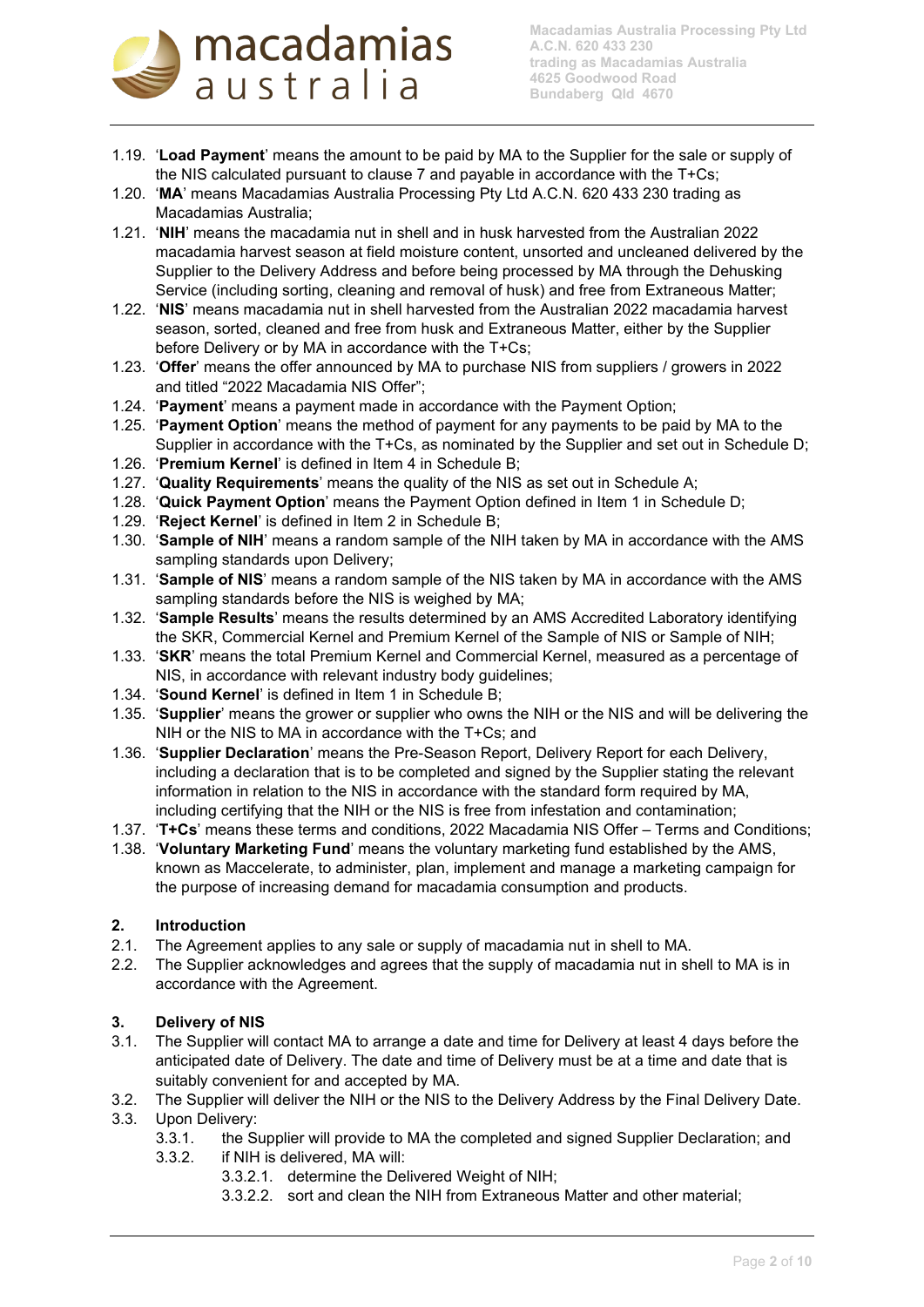

3.3.2.3. perform the Dehusking Service, if required pursuant to clauses 5.2 or 5.3, and upon the NIH satisfying the procedures in the preceding sub clauses of 3.3.2, the NIH will be converted to NIS;

- 3.3.3. if NIS is delivered or once the NIH is converted to NIS by the preceding sub clause 3.3.2, MA will:
	- 3.3.3.1. take the Sample of the NIS and forward to an AMS Accredited Laboratory to determine the Sample Results;
	- 3.3.3.2. sort and clean the NIS from Extraneous Matter and other material, if MA determines that the NIS does not meet the Quality Standards pursuant to Item 1 of the Quality Requirements;
	- 3.3.3.3. perform the Dehusking Service, if required pursuant to clauses 5.2 or 5.3;
	- 3.3.3.4. weigh the NIS to determine the Delivered Weight of NIS;
	- 3.3.3.5. issue the Supplier with a Delivery Receipt; and
	- 3.3.3.6. notify the Supplier of whether MA accepts or rejects the NIS.
- 3.4. Acceptance will be effected once:
	- 3.4.1. Delivery has been effected;
	- 3.4.2. the Supplier has delivered the completed and signed Supplier Declaration to MA; and
	- 3.4.3. MA notifies the Supplier that it accepts the NIS.
- 3.5. MA may charge the Supplier an additional fee for the administration costs incurred by MA for the Delivery with a Delivered Weight of NIS less than 500 kilograms.
- 3.6. Despite the requirement to comply with clauses 3.3.2 and 3.3.3, the use of the weighing and sampling services provided by MA is at the Supplier's risk and discretion and MA does not offer the Supplier any guarantee as to the sampling, level of Reject Kernel or Sound Kernel or Sample Results of the NIS delivered.

#### **4. Condition of NIS**

- 4.1. NIH and NIS delivered to the Delivery Address must meet the Quality Requirements.
- 4.2. If the NIH or the NIS does not meet the Quality Requirements, MA may:
	- 4.2.1. reject the NIH or the NIS and the Supplier must, immediately or within the timeframe notified by MA, remove the NIH or the NIS from the Delivery Address;
	- 4.2.2. accept to purchase the NIH or the NIS at a lesser price than the Offer; or
	- 4.2.3. charge an additional fee payable by the Supplier for the NIH or the NIS that requires additional sorting and/or cleaning due to excessive Extraneous Matter or the subject matter, including matter of a like nature, identified in Item 1 of the Quality Requirements, as determined by MA.
- 4.3. The Supplier indemnifies MA for any cost incurred or damages suffered by MA as a result of MA rejecting the NIH or the NIS.
- 4.4. If the Supplier fails to comply with MA's notice or direction to remove the NIH or the NIS from the Delivery Address pursuant to clause 4.2.1:
	- 4.4.1. MA may dispose of the NIH or the NIS and all costs incurred by MA in disposing of the NIH or the NIS will be payable by the Supplier; and
	- 4.4.2. MA will not be responsible for making any payment to the Supplier for the NIH or the NIS.

#### **5. Dehusking Services**

- 5.1. MA offers a Dehusking Service.
- 5.2. If the Supplier requires MA to provide the Dehusking Service, the Suppler must, at the time of arranging a date and time for Delivery pursuant to clause 3.1, request MA to provide the Dehusking Service.
- 5.3. If the NIH or the NIS has more than 5% of husk attached to the NIH or the NIS, MA will require the Dehusking Service to be applied to the NIH or the NIS.
- 5.4. If:
	- 5.4.1. the Supplier requires the Dehusking Service; or
	- 5.4.2. the Dehusking Service is required by the T+Cs,
	- the Supplier will pay the Dehusking Charge to MA.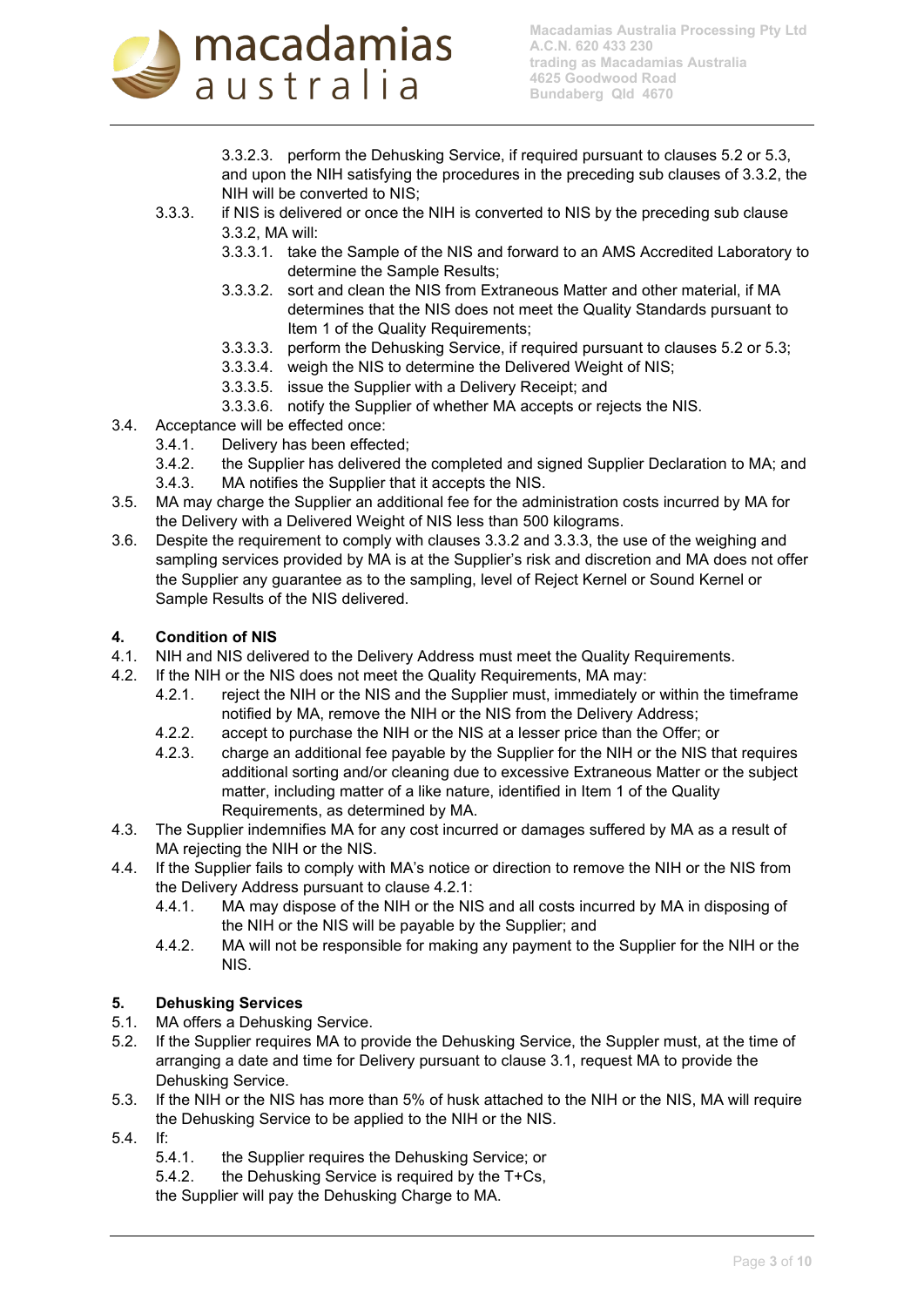

## 5.5. The Dehusking Charge will be:

- 5.5.1. notified to the Supplier on the Delivery Receipt; and
- 5.5.2. payable by the Supplier and deducted from the Load Payment.

#### **6. Australia Macadamia Nuts Levy and Charge**

- 6.1. The Supplier is responsible for paying the Levy to the Department.
- 6.2. MA will:
	- 6.2.1. notify the Supplier of the Levy payable by the Supplier within 2 Business Days after receiving the Sample Results;
	- 6.2.2. deduct the Levy payable by the Supplier from the Load Payment;
	- 6.2.3. pay the Levy direct to the Department on the Supplier's behalf; and
	- 6.2.4. provide confirmation of payment of the Levy to the Supplier after the Levy has been paid to the Department.

#### **7. Price, Bonuses and Subsidies**

- 7.1. The price for the NIS is calculated based upon ('**Price**'):
	- 7.1.1. the Sample Results;
	- 7.1.2. the NIS at 10% moisture content; and
	- 7.1.3. the corresponding Price for the SKR as determined by the Sample Results, per kilogram of Delivered Weight of NIS in accordance with the NIS Premium Price Table and NIS Commercial Price Table in Schedule C.
- 7.2. MA will pay the Supplier:
	- 7.2.1. the Price for the NIS; and
	- 7.2.2. in addition to the Price, if:
		- 7.2.2.1. the Reject Kernel of the NIS satisfies the Reject % in the Quality Bonus Table in Schedule C – the corresponding Bonus per kilogram of Delivered Weight of NIS;
		- 7.2.2.2. the Supplier satisfies one of the Accreditation specified in the Accreditation Bonus Table in Schedule C – the corresponding Bonus per kilogram of Delivered Weight of NIS; and
		- 7.2.2.3. the Supplier's farm is located the distance specified in the Freight Subsidy Table in Schedule C and the Supplier is not using the ancillary services of MA and is undertaking Delivery itself – the corresponding Bonus per kilogram of Delivered Weight of NIS.
- 7.3. If, for the purpose of clause 3.3.2.1, the Supplier obtains a weighbridge docket from Bundaberg Metal Recyclers Pty Ltd trading as Arcon Metal Recycling, located at 16 Steptoe Street, East Bundaberg ('Arcon Metal Recyling'), MA will pay for the cost of the weighbridge docket charged by Arcon Metal Recyling. For this clause, the Supplier is to charge the cost of the weighbridge docket to the account of MA with Arcon Metal Recycling.

## **8. Payment Terms**

- 8.1. The Supplier will advise MA before Delivery of the Payment Option the Supplier nominates.
- 8.2. MA will pay the Load Payment to the Supplier in accordance with the Payment Option nominated by the Supplier.
- 8.3. Upon the later of Acceptance or MA receiving the Sample Results, MA will:
	- 8.3.1. calculate the Load Payment to be paid to the Supplier;
		- 8.3.2. calculate the Dehusking Charge, if any, and the Levy payable by the Supplier;
		- 8.3.3. issue a statement to the Supplier setting out:
			- 8.3.3.1. the Load Payment; and
				- 8.3.3.2. the Dehusking Charge, if any, and the Levy payable by the Supplier and deducted from the Load Payment.
- 8.4. MA will:
	- 8.4.1. issue the Supplier with a Recipient Created Tax Invoice ('**RCTI**') upon payment of any payments made to the Supplier and paid in accordance with the Payment Option; and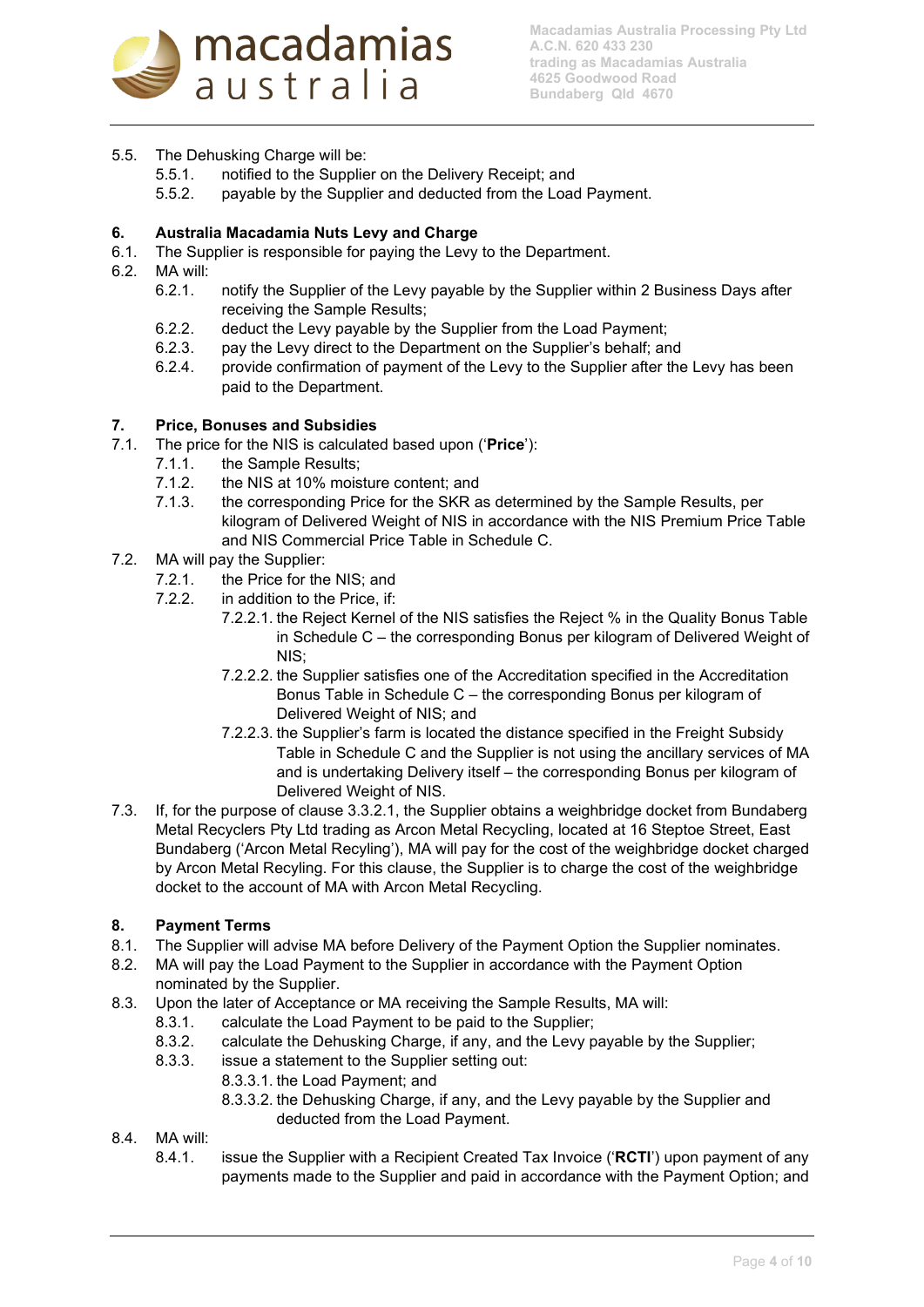

8.4.2. pay any payments by direct deposit to the bank account nominated by the Supplier in the 2022 Macadamia NIS Agreement.

# **9. Voluntary Marketing Fund**<br>**9.1** MA is a voluntary levy collection

- MA is a voluntary levy collector for a Contribution to the Voluntary Marketing Fund.
- 9.2. The Supplier will notify MA if the Supplier chooses to pay a Contribution or chooses not to pay a Contribution by nominating on the 2022 Macadamia NIS Agreement.
- 9.3. If the Supplier chooses to pay a Contribution, MA will:
	- 9.3.1. deduct the Contribution from the Load Payment;
	- 9.3.2. pay the Contribution to the AMS on the Supplier's behalf in accordance with the agreement between MA and AMS; and
- 9.4. MA will provide confirmation of payment of the Contribution to the Supplier upon request by the Supplier.

#### **10. Supplier's Warranties**

- 10.1. The Supplier warrants that:
	- 10.1.1. it is the owner of the NIH or the NIS and has the authority to sell the NIH or the NIS to MA;
	- 10.1.2. it has authority to enter into the Agreement with MA;
	- 10.1.3. the NIH or the NIS will be free from any lien, security interest pursuant to the Personal Property Securities Act 2009 or other encumbrance;
	- 10.1.4. the NIH or the NIS will meet the Quality Requirements;
	- 10.1.5. it will advise MA of any risk that it believes may be associated with the NIH or the NIS upon Delivery;
	- 10.1.6. upon Delivery, it will provide fully completed and signed Supplier Declaration;
	- 10.1.7. all statements and representations made by the Supplier are true and correct;
	- 10.1.8. that it has not relied upon any information, statements or representations made by MA:
	- 10.1.9. it has and will comply with all relevant laws, regulations and industry standards in relation to the farming, harvesting and delivery of the NIH or the NIS; and
	- 10.1.10. it will provide true and correct information as required or requested by MA.

#### **11. MA's Warranties**

- 11.1. MA warrants that:
	- 11.1.1. it will comply with all relevant laws, regulations and industry standards; and
	- 11.1.2. laboratory services provided by MA are accredited by the AMS or other relevant industry body.

#### **12. Risk and Title in NIS**

12.1. Risk and title in the NIH or the NIS remains with the Supplier and passes to MA upon Acceptance.

#### **13. GST**

13.1. The Supplier must pay GST in addition to any other amounts payable by the Supplier on any taxable supply made by MA in accordance with the Agreement.

#### **14. Default**

- 14.1. In the event that the Supplier breaches a term of the Agreement, the Supplier must take all reasonable action to remedy the breach within 14 days of receiving notice from MA to remedy the breach ('**Default Notice**').
- 14.2. If the Supplier fails to remedy the breach within 14 days of receiving the Default Notice, MA may immediately terminate the Agreement.

#### **15. Liability**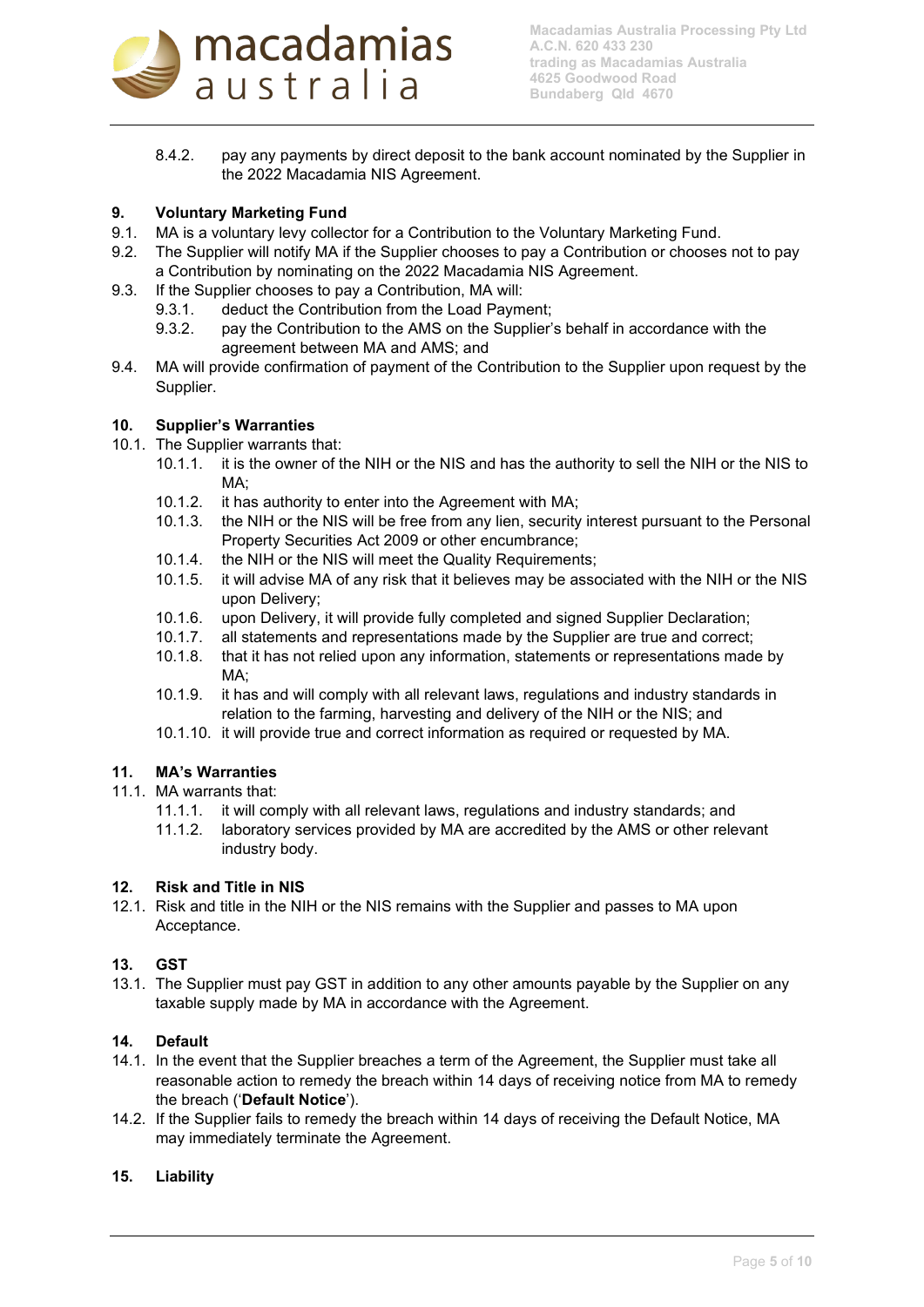

- 15.1. Unless otherwise stated in the Agreement, the provisions of all applicable legislation, including the Competition and Consumer Act 2010 (Cth) and the Fair Trading Act 1989 (Qld) do not apply to Agreement except to the extent that they are unable to be excluded by legislation.
- 15.2. The Supplier shall comply with all relevant laws, regulations and applicable industry standards in relation to the farming, harvesting and delivery of the NIH or the NIS.
- 15.3. MA is not liable for any direct, indirect, incidental or consequential loss or damage, including damage to property, personal injury or loss of profit suffered by the Supplier as a result of the Delivery in accordance with Agreement.
- 15.4. Any information or representations made by MA that are not contained within the Agreement do not form part of the Agreement and is general information only
- 15.5. The Supplier acknowledges that it has not relied upon any information or representations made by MA in entering into the Agreement.

#### **16. General**

- 16.1. Subcontracting Out
	- 16.1.1. MA may assign or subcontract any part of its rights or obligations pursuant to the Agreement without requiring the consent of the Supplier.
- 16.2. Entire Agreement
	- 16.2.1. The Agreement is the entire agreement between the Supplier and MA.
- 16.3. Variations
	- 16.3.1. MA may vary the T+Cs at any time by giving written notice to the Supplier.
	- 16.3.2. Any variation or amendment to the Agreement is only effective once it is made in writing and signed by MA.
- 16.4. Force Majeure
	- 16.4.1. Neither party is liable for any loss incurred by the other party as a result of any delay or failure to observe any provision of the Agreement (other than an obligation to pay money) as a result of any circumstance beyond the party's control, including but not limited to any strike, lock-out, labour dispute, act of God, fire, flood, accidental or malicious damage, shortage of raw materials, breakdown in machinery, epidemic or pandemic ('Force Majeure Event'). During the Force Majeure Event, the obligations of the party affected (other than an obligation to pay money), to the extent they are affected by the Force Majeure Event, are suspended and resume as soon as possible after the Force Majeure Event has ceased to have effect.
- 16.5. Severability
	- 16.5.1. If any provision of the Agreement is invalid, unenforceable or void either in whole or in part, then that provision or part of that provision is deleted from the Agreement and the remaining provisions (and part of that provision) are valid and enforceable.
- 16.6. Governing Law
	- 16.6.1. The law of Queensland governs the Agreement.
	- 16.6.2. The parties agree to the jurisdiction of the courts of Queensland.
- 16.7. Confidentiality
	- 16.7.1. The Supplier agrees to hold in confidence and to only use for the purposes of Agreement any information provided by MA and the Supplier must not disclose any information provided by MA to any other person, organisation or entity or use it in any way that may cause injury or loss unless that information is public knowledge or was known by the Supplier before MA provided it to the Supplier.

#### 16.8. Waiver

- 16.8.1. A party may exercise its rights at any time and does not waive its rights even if that party:<br>16.8.1.1
	- previously waived a breach or default of all or part of the same or other provision; or
	- 16.8.1.2. delayed or omitted to exercise its rights.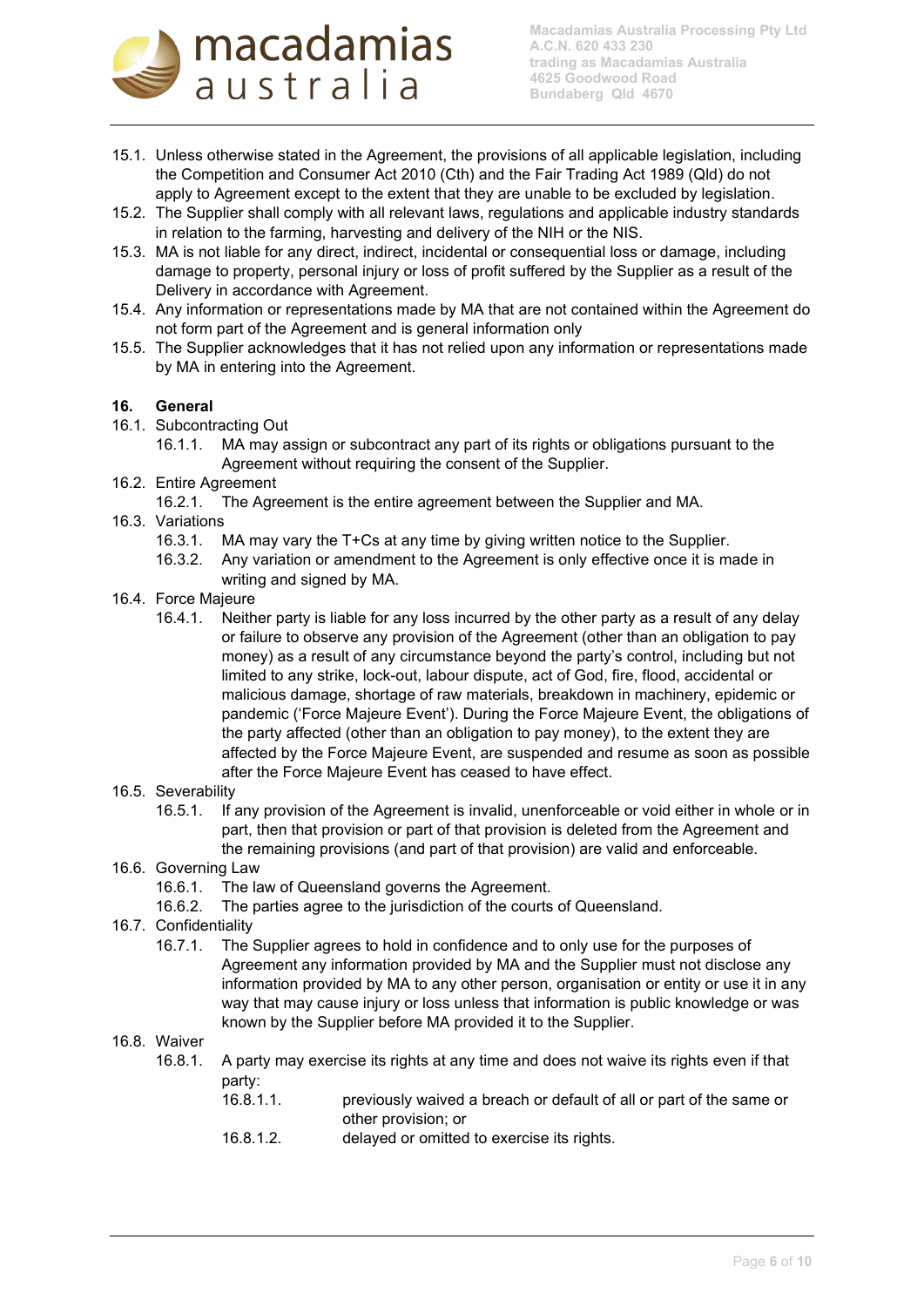

# **SCHEDULE A**

## **Quality Requirements**

All NIH and NIS delivered to the Delivery Address must meet the following quality requirements:

|    | <b>Quality Standards:</b>    | a. free from infestation and contamination by other crops or<br>foreign material;<br>generally cleaned of Extraneous Matter;<br>b.<br>physically, chemically and biologically safe for handling and<br>C.<br>processing into food products; and<br>be free from and uncontaminated by allergens, such as<br>d.<br>gluten, lupins, crustacean, egg, milk, fish, peanuts, sesame<br>seeds, sulphites, soybeans and other declared allergens. |
|----|------------------------------|--------------------------------------------------------------------------------------------------------------------------------------------------------------------------------------------------------------------------------------------------------------------------------------------------------------------------------------------------------------------------------------------------------------------------------------------|
|    | 2. Minimum Requirements:     | Reject Kernel not greater than 5% of Weight of NIS;<br>a.<br>SKR of not less than 25% of Weight of NIS;<br>b.<br>minimum size of NIS of 17mm in diameter; and<br>C.<br>Commercial Kernel of not more than 12% of Delivered<br>d.<br>Weight of NIS as per Sample Results.                                                                                                                                                                   |
| З. | <b>General Requirements:</b> | a. Australian 2022 crop.                                                                                                                                                                                                                                                                                                                                                                                                                   |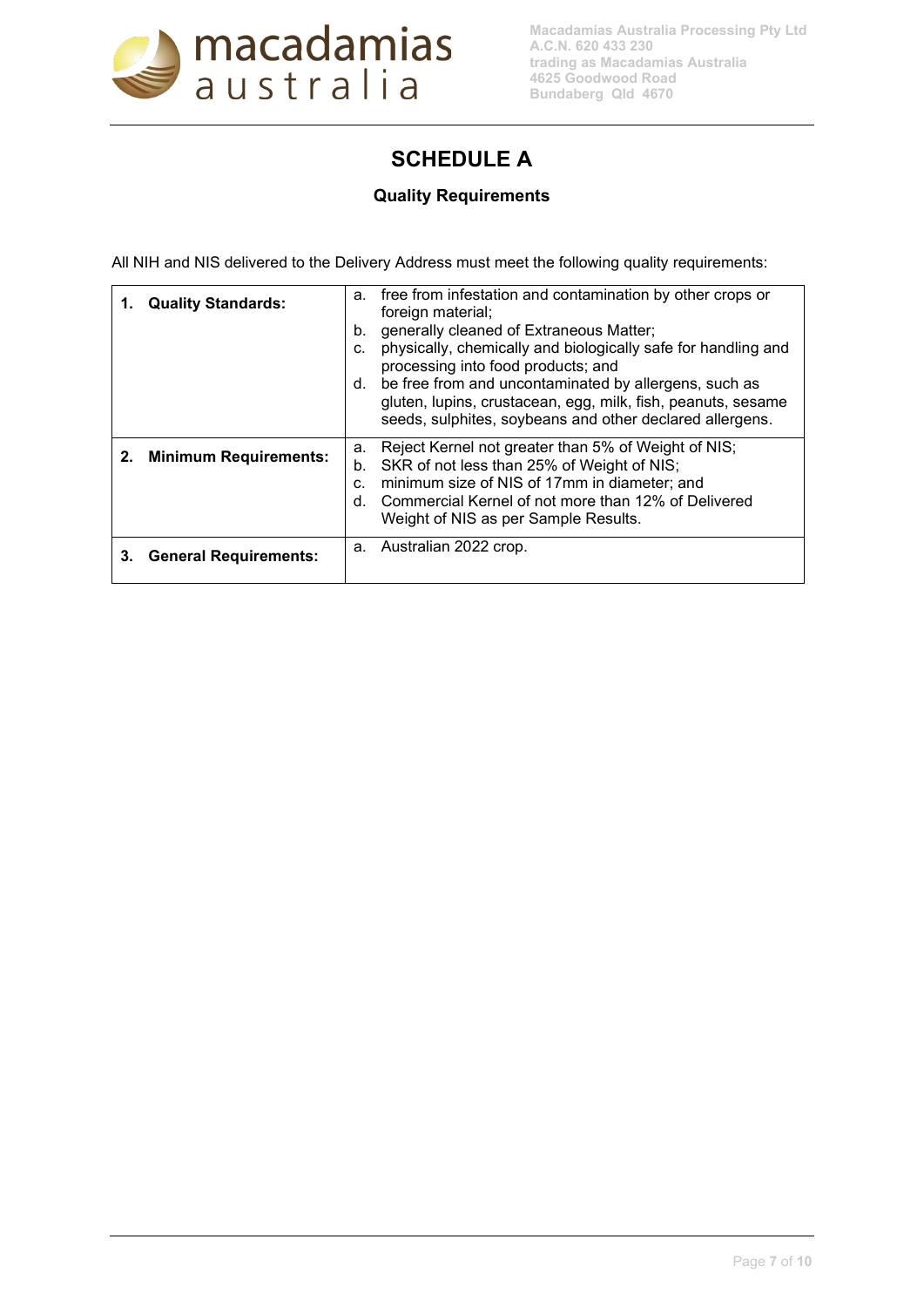

## **SCHEDULE B**

## **Definitions of Type of Kernel**

| Item 1            | <b>Sound Kernel</b>      | Fully mature macadamia nut kernel that is recovered<br>from the NIS that is free from any defects such as<br>insect damage, mould, decay, immaturity,<br>discolouration, germination, rancidity or off odours or<br>flavours and is measured as a percentage of the NIS in<br>accordance with relevant industry body guidelines                    |
|-------------------|--------------------------|----------------------------------------------------------------------------------------------------------------------------------------------------------------------------------------------------------------------------------------------------------------------------------------------------------------------------------------------------|
| Item 2            | <b>Reject Kernel</b>     | Macadamia nut kernel material that is recovered from<br>the NIS that is affected by insect damage, mould,<br>decay, immaturity, discolouration, germination,<br>rancidity or off odours or flavours and is not Sound<br>Kernel and is measured as a percentage of the NIS in<br>accordance with relevant industry body guidelines and<br>standards |
| Item <sub>3</sub> | <b>Commercial Kernel</b> | Fully mature macadamia nut kernel that is recovered<br>from the NIS that is affected by light disclouration, light<br>shriveled or light germination and free of the<br>characteristics of Reject Kernel                                                                                                                                           |
| Item 4            | <b>Premium Kernel</b>    | Fully mature macadamia kernel that is recovered from<br>the NIS that is plump, round and firm with an even<br>white or cream colouring and free of the characteristics<br>of Reject Kernel                                                                                                                                                         |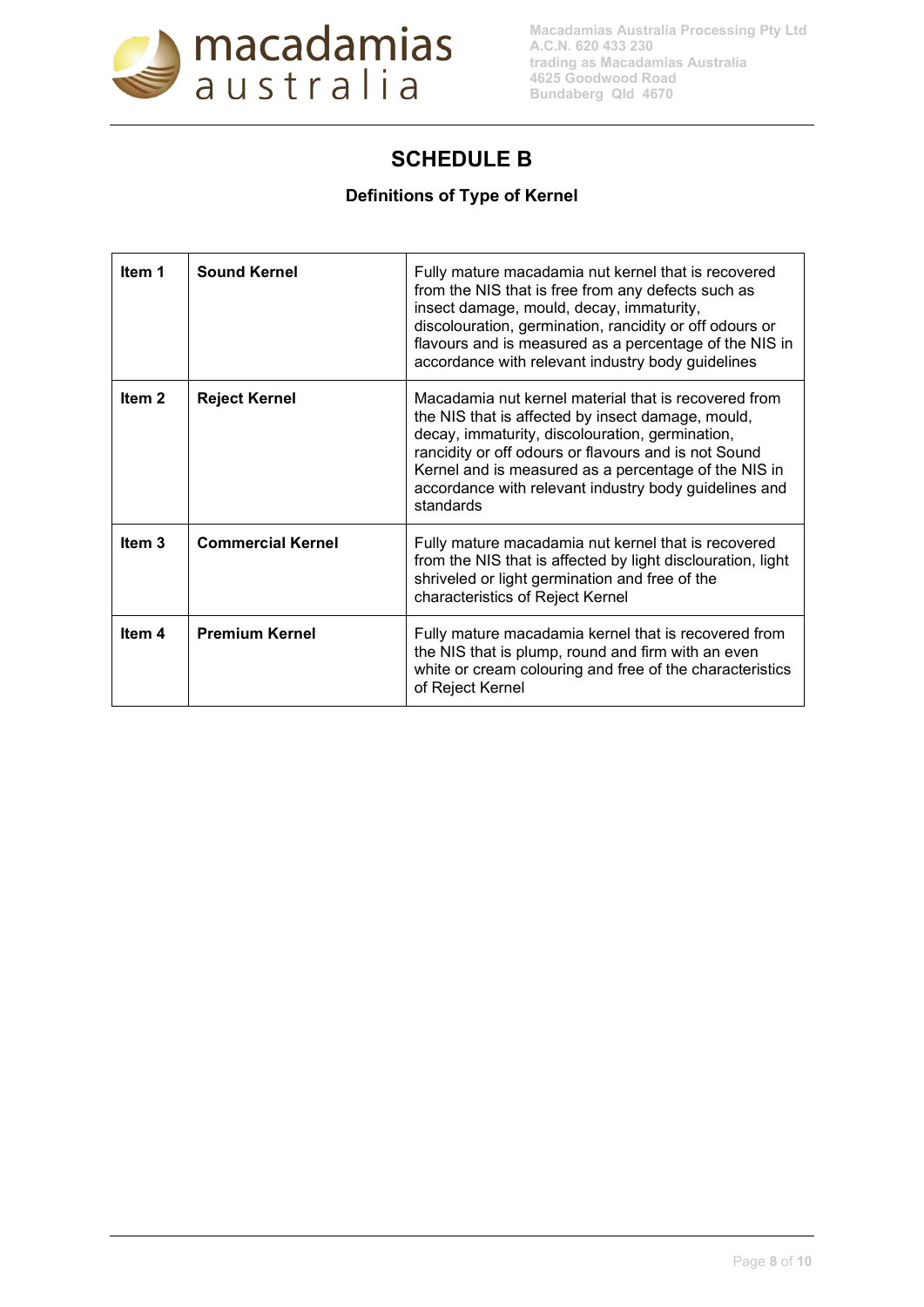

**Macadamias Australia Processing Pty Ltd A.C.N. 620 433 230 trading as Macadamias Australia 4625 Goodwood Road Bundaberg Qld 4670**

# **SCHEDULE C**

Ŧ

#### **NIS Premium Price Table**

| % PKR            | \$/kg NIS<br>@10% | Increment |
|------------------|-------------------|-----------|
| 20.0%            | \$2.424           | \$0.121   |
| 21.0%            | \$2.545           | \$0.121   |
| 22.0%            | \$2.667           | \$0.121   |
| 23.0%            | \$2.788           | \$0.121   |
| 24.0%            | \$2.909           | \$0.121   |
| 25.0%            | \$3.030           | \$0.121   |
| 26.0%            | \$3.152           | \$0.121   |
| 27.0%            | \$3.273           | \$0.121   |
| 28.0%            | \$3.394           | \$0.121   |
| 29.0%            | \$3.515           | \$0.121   |
| 30.0%            | \$3.636           | \$0.121   |
| 31.0%            | \$3.758           | \$0.121   |
| 32.0%            | \$3.879           | \$0.121   |
| 33.0%            | \$4.000           |           |
| 34.0%            | \$4.121           | \$0.121   |
| 35.0%            | \$4.242           | \$0.121   |
| 36.0%            | \$4.364           | \$0.121   |
| 37.0%            | \$4,485           | \$0.121   |
| 38.0%            | \$4.606           | \$0.121   |
| 39.0%            | \$4.727           | \$0.121   |
| 40.0%            | \$4.848           | \$0.121   |
| 41.0%            | \$4,970           | \$0.121   |
| 42.0%            | \$5.091           | \$0.121   |
| 43.0%            | \$5.212           | \$0.121   |
| 44.0%            | \$5.333           | \$0.121   |
| 45.0%            | \$5.455           | \$0.121   |
| 46.0%            | \$5.576           | \$0.121   |
| 47.0%            | \$5.697           | \$0.121   |
| 48.0%            | \$5.818           | \$0.121   |
| 49.0%            | \$5.939           | \$0.121   |
| 50.0%<br>\$6.061 |                   | \$0.121   |

#### **NIS Commercial Price Table**

 $\overline{ }$ 

| % CKR   | \$/kg NIS<br>@ 10% | <b>Increment</b> |
|---------|--------------------|------------------|
| 1.0%    | \$0.121            | \$0.121          |
| $2.0\%$ | \$0.242            | \$0.121          |
| 3.0%    | \$0.333            | \$0.091          |
| 4.0%    | \$0.424            | \$0.091          |
| 5.0%    | \$0.515            | \$0.091          |
| 6.0%    | \$0.606            | \$0.091          |
| 7.0%    | \$0.697            | \$0.091          |
| 8.0%    | \$0.788            | \$0.091          |
| 9.0%    | \$0.879            | \$0.091          |
| 10.0%   | \$0.970            | \$0.091          |
| 11.0%   | \$1.061            | \$0.091          |
| 12.0%   | \$1.152            | \$0.091          |

#### **Quality Bonus Table**

| Reject %        | Bonus (\$ / Kilogram) | <b>Increment</b> |  |
|-----------------|-----------------------|------------------|--|
| 0.0%            | \$0.300               |                  |  |
| 0.1%            | \$0.280               | \$0.020          |  |
| 0.2%            | \$0.260               | \$0.020          |  |
| 0.3%            | \$0.240               | \$0.020          |  |
| 0.4%            | \$0.220               | \$0.020          |  |
| 0.5%            | \$0.200               | \$0.020          |  |
| 0.6%            | \$0.180               | \$0.020          |  |
| 0.7%            | \$0.160               | \$0.020          |  |
| 0.8%            | \$0.140               | \$0.020          |  |
| 0.9%            | \$0.120               | \$0.020          |  |
| 1.0%            | \$0.100               | \$0.020          |  |
| 1.1%            | \$0.080               | \$0.020          |  |
| 1.2%            | \$0.060               | \$0.020          |  |
| 1.3%            | \$0.040               | \$0.020          |  |
| 1.4%            | \$0.020               | \$0.020          |  |
| 1.5%            | \$0.000               | \$0.020          |  |
| 1.6%            | \$0.000               | \$0.000          |  |
| 1.7%            | \$0.000               | \$0.000          |  |
| 1.8%            | \$0.000               | \$0.000          |  |
| 1.9%<br>\$0.000 |                       | \$0.000          |  |
| 2.0%            | \$0.000               |                  |  |
| 3.0%            | \$0.000               |                  |  |
| 4.0%            | $-$0.050$             | $-$0.050$        |  |
| 5.0%            | $-$0.100$             | $-$0.050$        |  |

#### **NIS Volume Table**

| <b>NIS Delivered</b>                                           | Bonus (\$/<br>Kilogram) |
|----------------------------------------------------------------|-------------------------|
| $>300$ tons                                                    | \$0.100                 |
| Only applies if Reject % is less than<br>1.5% of Delivered NIS |                         |

#### **Accreditation Bonus Table**

| <b>Type of Accreditation</b> | Bonus (\$/<br>Kilogram) |
|------------------------------|-------------------------|
| Freshcare or                 | \$0.030                 |
| <b>HACCP</b>                 | \$0.030                 |

#### **Freight Subsidy Table**

| <b>Distance from Supplier to</b><br><b>Delivery Address</b> | Subsidy (\$<br>/Kilogram) |
|-------------------------------------------------------------|---------------------------|
| Up to 50 km                                                 | \$0.030                   |
| 51 to 100 km                                                | \$0.040                   |
| More than 100 km                                            | \$0.060                   |
|                                                             |                           |

If MA provides anciliary services, no service fee and no freight subsidy will apply